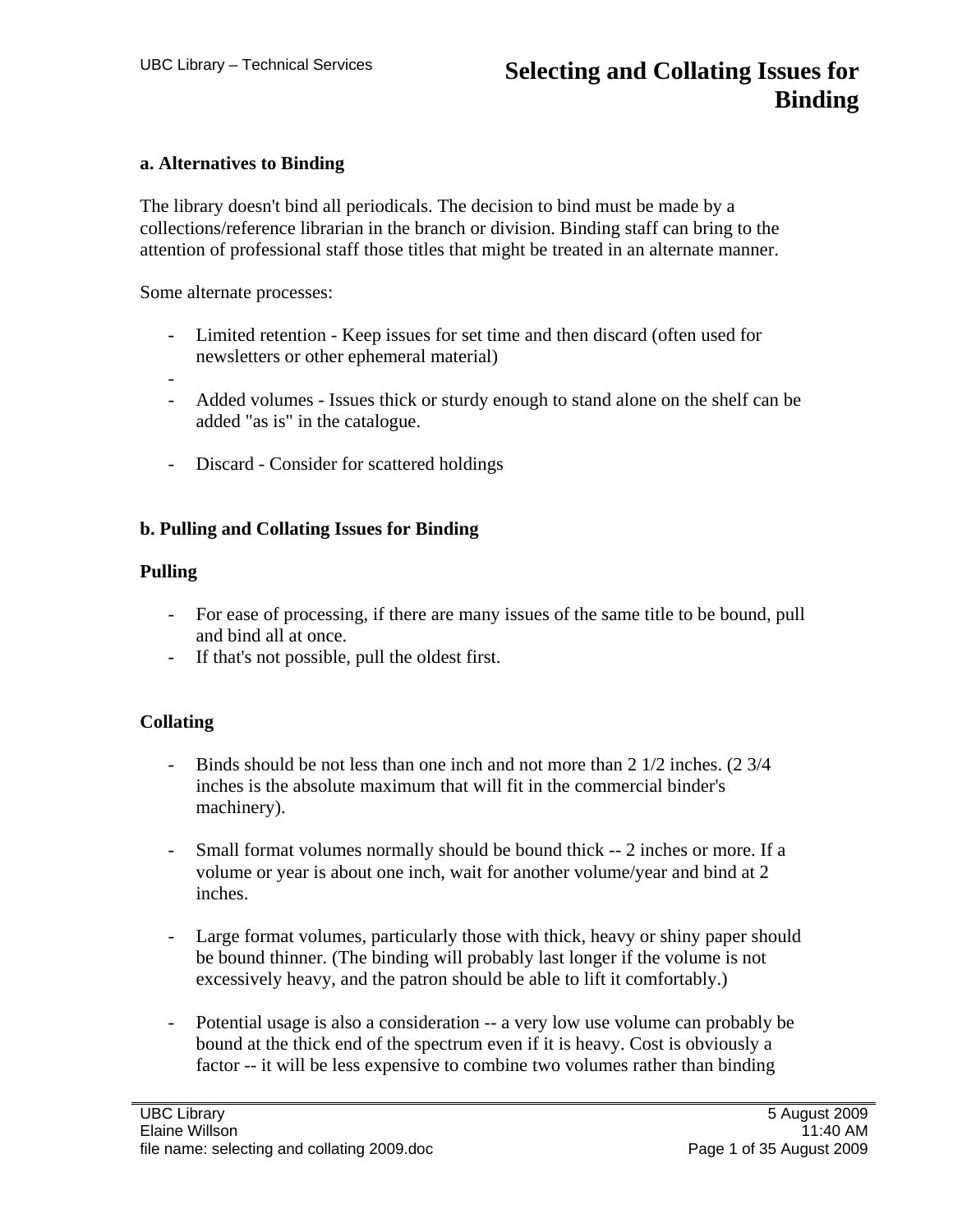them separately. You might want to check items already bound to see how the title has been bound in the past.

- Binding less than one inch should be reserved for unavoidable cases, e.g. the last few issues when a title has ceased or there is a title change. Pam bind if the item is less than 75 pages (square back) or 150 pages (saddleback).
- If a volume or year cannot be bound in one volume because of thickness, split the volume/year in a logical manner. Try to be consistent over time, e.g., for a title that publishes:

|                      | Title: Maclean's.                                                                         |
|----------------------|-------------------------------------------------------------------------------------------|
|                      | Location: KOERNER stacks<br>Call #: AP5 M2                                                |
|                      | Barcode: 39424051458336<br>Temp. Loc.:                                                    |
|                      | Perm. Loc.: KOERNER stacks<br>Temp. Type:<br>$\blacktriangledown$<br>$\blacktriangledown$ |
|                      | Item Type: Journal (non-circulating)<br>Media Type:<br>$\vert \cdot \vert$                |
| Chron:<br>Year: 2007 | Enum: v.120 no.1-11                                                                       |
| Caption:             |                                                                                           |
|                      |                                                                                           |
| Spine:               |                                                                                           |

- weekly - you may decide to bind three months together

- monthly - you may decide to bind a full year, or every 6 months

Check hierarchy in Voyager Cataloging to see how volumes have been bound in the past. There may be a reason you don't want to follow the pattern for a particular volume (e.g., it's thicker than usual), but generally speaking it will be easier for the patron to find the desired issue if the issues are bound in a consistent way.